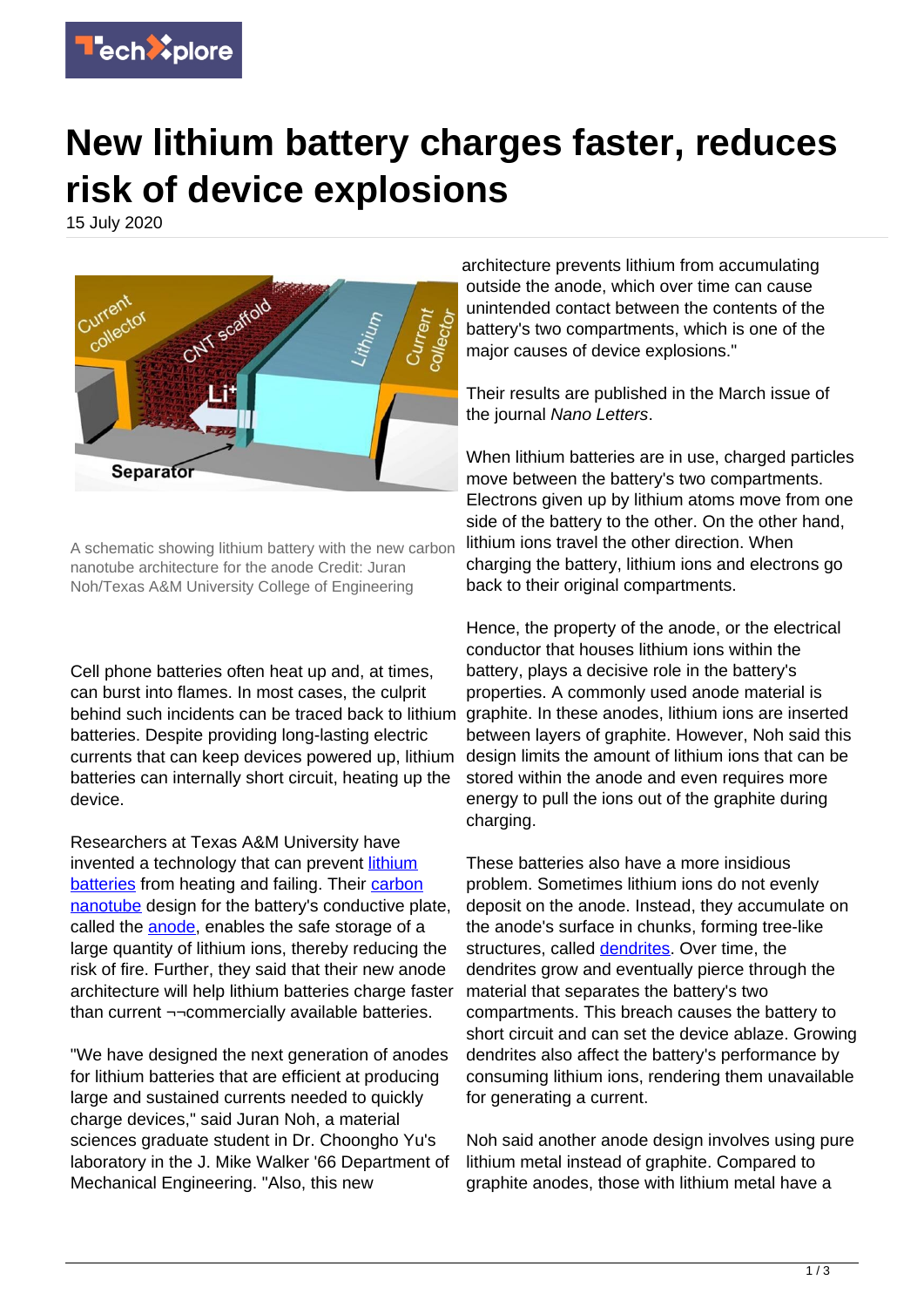

density. But they too can fail in the same catastrophic way due to the formation of dendrites.

To address this problem, Noh and her teammates designed anodes using highly conductive, lightweight materials called carbon nanotubes. These carbon nanotube scaffolds contain spaces or pores for lithium ions to enter and deposit. However, these structures do not bind to lithium ions favorably.

Hence, they made two other carbon nanotube anodes with slightly different surface chemistry—one Understanding of Lithium Insertion into 3D Porous laced with an abundance of molecular groups that can bind to lithium ions and another that had the same molecular groups but in a smaller quantity. With these anodes, they built batteries to test the propensity to form dendrites.

As expected, the researchers found that scaffolds made with just carbon nanotubes did not bind to lithium ions well. Consequently, there was almost no dendrite formation, but the battery's ability to produce large currents was also compromised. On the other hand, scaffolds with an excess of binding molecules formed many dendrites, shortening the battery's lifetime.

However, the carbon nanotube anodes with an optimum quantity of the binding molecules prevented the formation of dendrites. In addition, a vast quantity of lithium ions could bind and spread along the scaffold's surface, thereby boosting the battery's ability to produce large, sustained currents.

"When the binding molecular groups are abundant, lithium metal clusters made from lithium ions end up just clogging the pores on the scaffolds," said Noh. "But when we had just the right amount of these binding molecules, we could 'unzip' the carbon nanotube scaffolds at just certain places, allowing lithium ions to come through and bind on to the entire surface of the scaffolds rather than accumulate on the outer surface of the anode and form dendrites."

Noh said that their top-performing anodes handle currents five times more than commercially-

much higher energy content per unit mass or energy available lithium batteries. She noted this feature is particularly useful for large-scale batteries, such as those used in electric cars, that require quick charging.

> "Building lithium metal anodes that are safe and have long lifetimes has been a scientific challenge for many decades," said Noh. "The anodes we have developed overcome these hurdles and are an important, initial step toward commercial applications of [lithium](https://techxplore.com/tags/lithium/) metal batteries."

 **More information:** Juran Noh et al, Carbon Scaffolds with Hybridized Lithiophobic and Lithiophilic Surfaces by In-Operando Study, Nano Letters (2020). [DOI: 10.1021/acs.nanolett.0c00618](http://dx.doi.org/10.1021/acs.nanolett.0c00618)

Provided by Texas A&M University